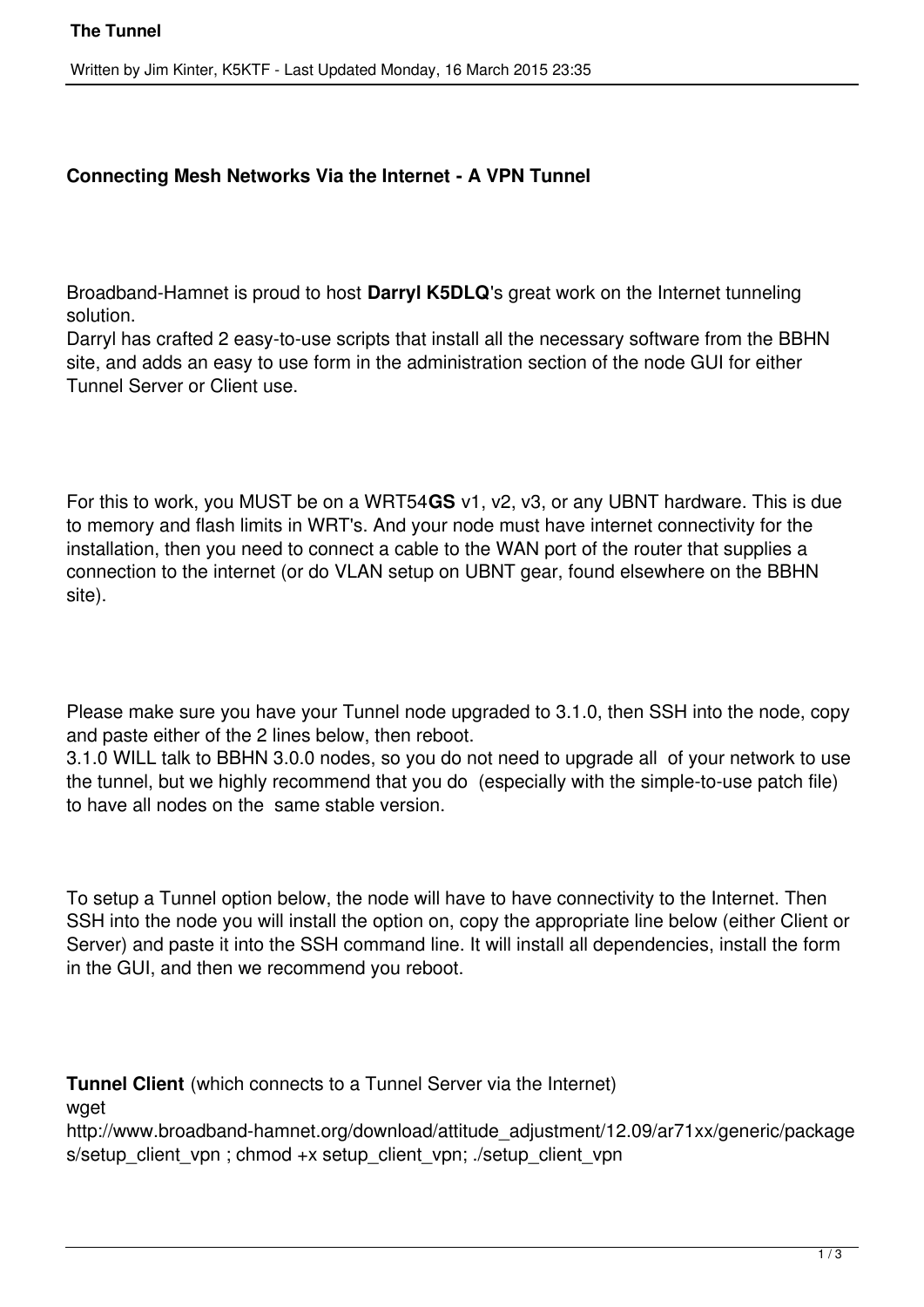Written by Jim Kinter, K5KTF - Last Updated Monday, 16 March 2015 23:35

**Tunnel Server** (which has Internet service and hosts other clients connecting to it) wget

http://www.broadband-hamnet.org/download/attitude\_adjustment/12.09/ar71xx/generic/package s/setup\_server\_vpn ; chmod +x setup\_server\_vpn; ./setup\_server\_vpn

If you plan on running a Tunnel Server, you will need to make sure that, if it is behind a firewall/router, port 5525 is forwarded to the Tunnel Server node.

Once it is installed, log into the Setup portion of the firmware where you will find a new link at the top, either TUNNEL SERVER or TUNNEL CLIENT

**TUNNEL SERVER**